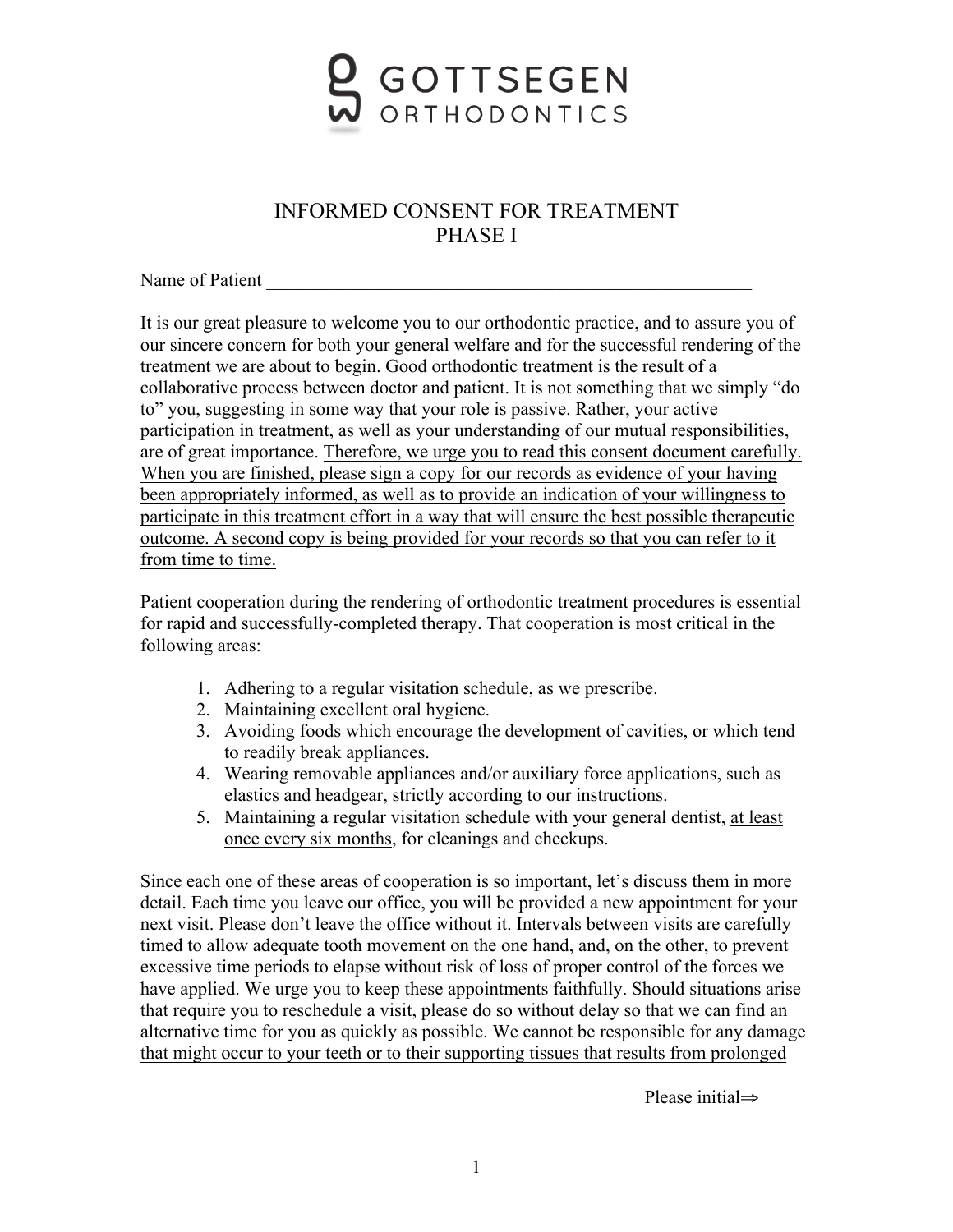absences from our office without appropriate supervision. In an effort to make the scheduling process as convenient as possible for you, we see patients from 8 A.M. until 5 P.M., hoping, in so doing, to make ourselves more available for school age children and working adults. Please understand, however, that the volume of patients that we are privileged to treat makes it impossible for us to see every individual for every appointment outside of normal school or work hours. Some flexibility on both sides is clearly required in the scheduling process. On those occasions when a school-time visit cannot be avoided, an appropriate excuse sheet for school officials will be provided upon request. Inevitably, during the school year, the hours between 8 A.M. and 9 A.M., and then again between 2 P.M. and 5 P.M., are the most heavily booked on our schedule. This is purely a consequence of our sincere effort to accommodate your scheduling needs, so please be understanding if any waiting upon your arrival at the office is required during those hours before we can seat you in the treatment area.

Orthodontic treatment can do wonders for your teeth to improve the attractiveness of your smile and to protect you from a variety of future dental health problems. However, braces do trap food particles during eating, which, if not properly brushed away, can, and often do, cause either cavities or "scarring" of the teeth through decalcification of the enamel. This cannot and will not happen to clean teeth! Please brush thoroughly after meals, and please make use of the fluoride gel that we provide to further protect against unnecessary damage.

Certain foods, especially those with high sugar content, or those which are unusually sticky, such as taffy and bubble gum, are to be strictly avoided. Please also refrain from biting onto hard objects which might bend or dislodge your appliances. Ice, as well as pens and pencils, are particularly common "culprits" in this regard. Finally, please do not attempt to "adjust" your appliances with your fingers. The appliances are more delicate than you might think, and they simply cannot work as we have planned for them to if they become broken or distorted.

If it were possible for us to retain control of all orthodontic forces that must be utilized to bring about a successful treatment result, we would do so. This is not the case, and we, like all orthodontists, must rely on our patients from time to time to carefully follow our instructions regarding the use of removable appliances such as Invisalign and retainers as well as added forces in the form of elastics, headgear, etc. Please follow our instructions faithfully, remembering that teeth move fastest not in response to forces of great magnitude, but in response to forces that are continuously applied.

Your teeth can and must be cleaned professionally during orthodontic treatment, and they also can and must be periodically checked for cavities or for any of the other dental problems which might arise in the course of one's life, irrespective of the reality of ongoing orthodontic therapy. We will always point out any such problems that we notice or come to our attention, but our primary focus will always be on the progress of your orthodontic treatment and not on looking for routine dental problems. Your continuing overall dental health remains the responsibility of your general dentist, and maintaining a

Please initial⇒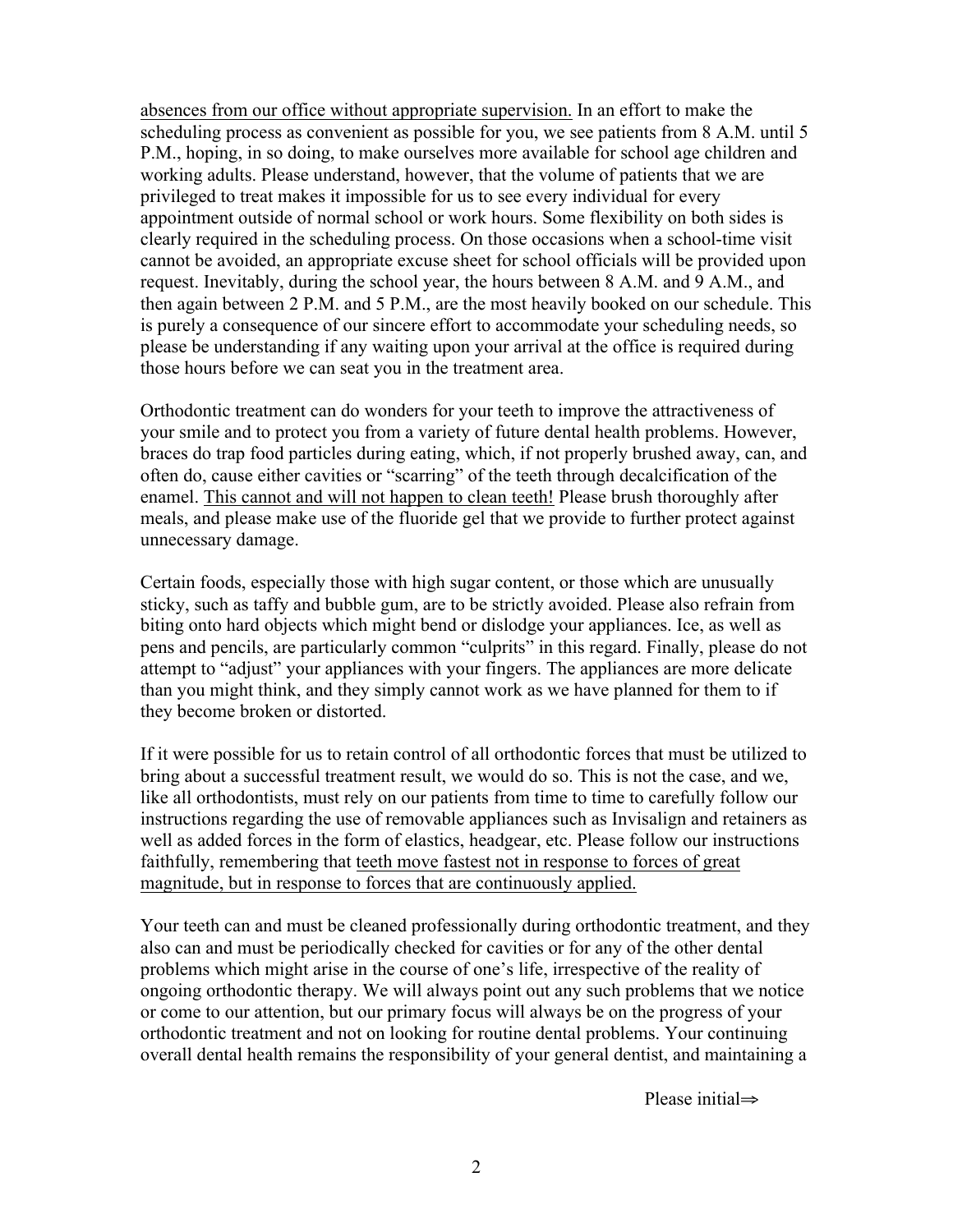regular visitation schedule with that practitioner is of paramount importance. In some instances, we may ask that such a regimen be increased in frequency, but, at a minimum, one cleaning and checkup every six months during the course of active orthodontic treatment is mandatory.

Although the risks associated with orthodontic treatment are usually not of great magnitude, risks do exist, and you should be familiar with them before you give your consent for treatment to begin. We have already alluded to the very preventable risks of decay and decalcification of the teeth. They represent, by far, the most commonly observed threat, and that is why we will be relentless in "pushing" you to maintain excellent oral hygiene. Occasionally, for reasons that are not well understood, the roots of some teeth will shorten somewhat on certain patients during the course of routine orthodontic treatment, while the same techniques and force levels will cause no such root resorption on others. Lastly, on occasion, especially on patients who exhibit a predisposition for periodontal disease, some loss of bone support can occur during toothmoving procedures. We, and your general dentist, will be monitoring for all of these possibilities which, if detected early enough, are rarely very consequential. Please understand, however, that any of the multitude of dental health problems that may crop up in the normal course of one's life can evidence themselves during orthodontic treatment, and that is precisely why it is so important that you see your dentist regularly during these procedures. If you don't have a general dentist, please ask us to refer you to one, as we know several highly competent ones in all parts of this metropolitan area.

With respect to billing for our services, our normal practice is to make one fee at the outset of treatment, either for the entire treatment plan, or, if therapy is planned in separate phases, for one full phase at a time. Then, for your convenience, we offer a variety of payment plans, including a discounted fee for full payment in advance. For most patients, a choice will be made to spread payment out on a monthly plan mutually agreed upon before treatment begins. Please note that in this regard, since we are not charging on a by-the-visit or by-the-appliance basis, this extended payment plan merely represents a convenient method of discharging the entire obligation over time. Payments do not correspond to any particular visit or visits, nor do they correspond to the total duration of active treatment. Treatment may extend beyond the time that your account is paid out, or may conclude before the account is fully paid out. Even in those cases, treatment has almost always not truly concluded because of our continuing obligation to provide appropriate supervision during the retention stage of therapy. With all of this in mind, the fee for the current treatment plan that we have discussed with you will be \$\_\_\_\_\_\_\_\_\_\_\_\_\_\_. That amount, as we agreed, is payable with an initial sum of \$\_\_\_\_\_\_\_\_\_\_\_\_\_\_ on the day treatment begins, with equal monthly remittances of \$\_\_\_\_\_\_\_\_\_\_\_\_\_\_ each to follow until the entire fee is paid. The first set of posttreatment retainers, if required, will be provided as part of this fee, and no additional

charges will be imposed unless problems with your cooperation drastically lengthen the normal duration of treatment, or unless it is necessary to replace any lost or broken appliances, such as the retainers, etc.

Please initial⇒